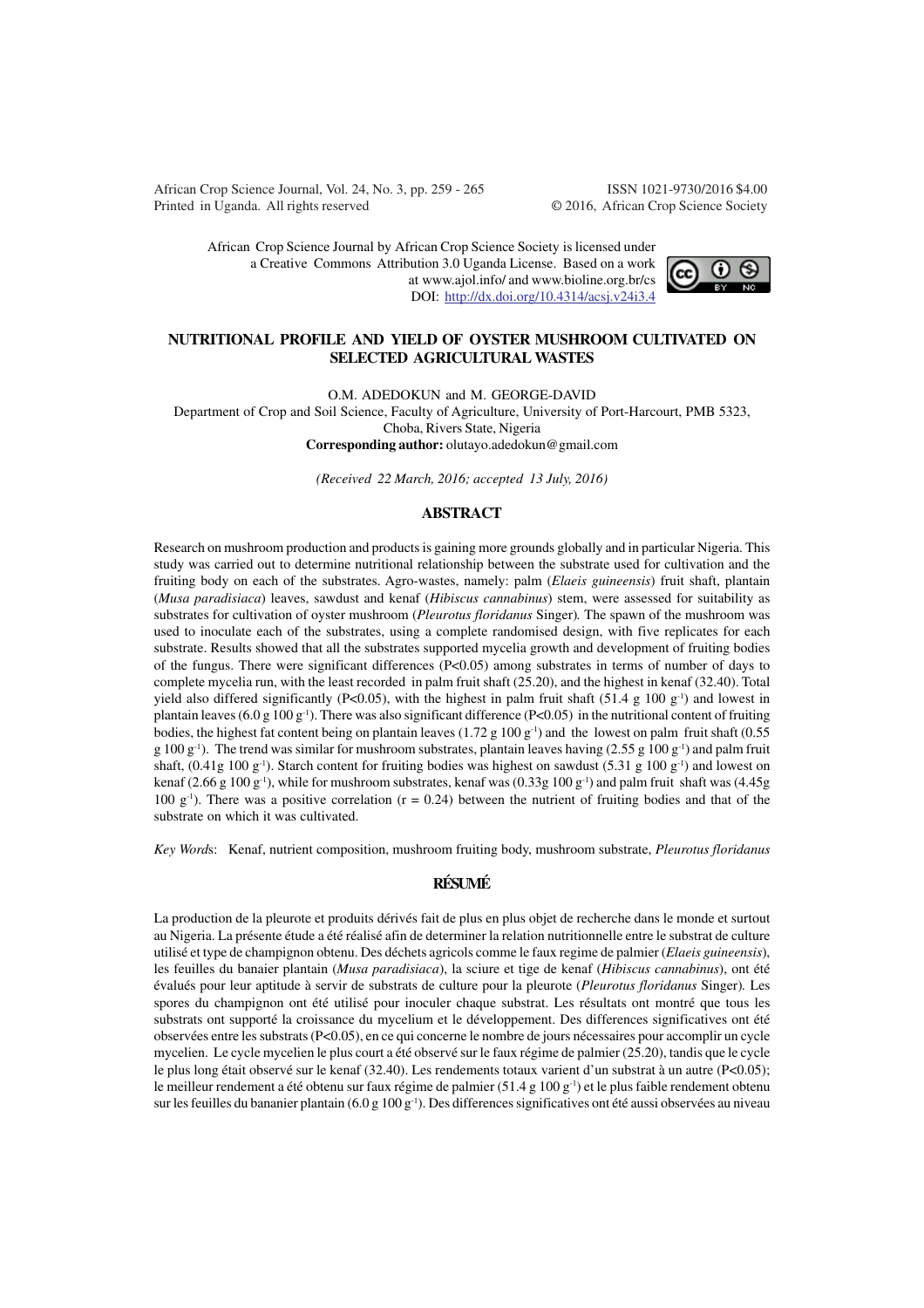de la qualité nutrionelle du champignon (P<0.05). Les champignons de meilleures qualités nutritionnelles étaient obtenus sur les feuilles de bananier plantain (1.72 g 100 g<sup>-1</sup>), tandis que les champignons à faible teneur en nutriments ont été obtenus sur faux régime de palmier (0.55 g 100 g<sup>-1</sup>). Le même constat a été fait au niveau des substrats; les feuilles de bananiers plantain ayant (2.55 g 100 g<sup>-1</sup>) contre (0.41g 100 g<sup>-1</sup>) faux régime de palmier. La teneur en amidon la plus élevée a été obtenu sur la sciure (5.31 g 100 g<sup>-1</sup>), tandis que la plus faible teneur était sur kenaf (2.66 g 100 g<sup>-1</sup>). En ce qui concerne la teneur en amidon des substrats, le kenaf exhibait (0.33g 100 g<sup>-1</sup>) et faux régime de palmier a exhibé (4.45g 100 g<sup>-1</sup>). Une corrélation positive (r = 0.24) a été observée entre les nutriments au sein du champignon et ceux du substrat sur lequel il est cultivé.

*Mots Clés*: Kenaf, composition nutritionelle, champignon, substrat de champignon, *Pleurotus floridanus*

#### **INTRODUCTION**

Mushrooms (*Agaricus bisporus*) are fungi that are heterotrophic and depend on other organisms for food. Oyster mushrooms belong to the species of *Pleurotus,* which are edible and have excellent flavour and taste (Shah *et al.,* 2004). Mushrooms are recognised universally as food and are grown commercially in many parts of the world, including Nigeria. Mushroom substrate means a highly specific, nutrient-rich product prepared from selective organic and inorganic materials for the purpose of cultivating mushrooms. Substrates are both a physical support and a source of nutrients for the mushrooms needed to complete their life cycle (Diego *et al*., 2011). Production of substrate for mushroom growth is recognised as the most critical stage of cultivation because it has a dramatic effect on yield, quality and economic viability of the crop (Dhar, 1994).

Oyster mushrooms are known to have medicinal properties such as antitumor, antiviral, antineoplastic, antimutagenic, antilipemic, antioxidant (Yashvant *et al.,* 2012) and contain good amount of protein, vitamins, minerals, low fat, crude fiber (Arun and Ramteke, 2010). Oyster mushroom cultivation is of economic importance in the area of agricultural waste recycling, animal feed, soil remediation, nutrition (Adedokun and Ataga, 2006; Emuh, 2010), economic use of land, income generating (Spore, 2006) and health.

Globally, huge volumes of wastes are generated through agricultural, forestry, industrial processes and their accumulation causes environmental pollution. Many agricultural wastes such as banana leaves, corn husk, corn cobs, palm fruit shaft, cotton wastes, sawdust,

wheat straw, cassava peel, rice straw, cocoa pods and coconut husk have been used as substrates (growth medium) for mushrooms production (Adedokun *et al*., 2003; Amuneke *et al.,* 2011; Stanley *et al*., 2011; Gume *et al*., 2013; Adedokun, 2014).

Sawdust is composed of tiny particles of wood produced when wood is sawed. Kenaf (*Hibiscus cannabinus*) is a fibre plant native to east-central Africa, where it has been grown for several thousand of years for food and fibre. It is a common wild plant of tropical and subtropical Africa and Asia and has been used as a source of textile fibre for such products as rope, twine, bagging and rugs (LeMahieu *et al.,* 1991). Cultivation of mushroom on kenaf plant stem is novel in mushroom cultivation because to date there is little or no record of kenaf being used as substrate in mushroom cultivation. Dry plantain leaves are waste got from the plant *Musa paradisiaca,* which are abundant in Africa and are regarded by most individuals as garbage. Oil pam fruit shaft is a by-product after processing the fruit of the plant *Elaeis guineensis*. According to Sreekala *et al*. (1997), mesocarp fibres are left as waste material after oil extraction, creating great environmental problems.

The aim of this study was to examine the growth of Oyster mushrooms on selected agricultural wastes and investigate the relationship between the nutrient of the sporophores (fruiting bodies) and the substrate on which they were grown.

## **MATERIALS AND METHODS**

This study was carried out at the mushroom unit of the University of Port-Harcourt Demonstration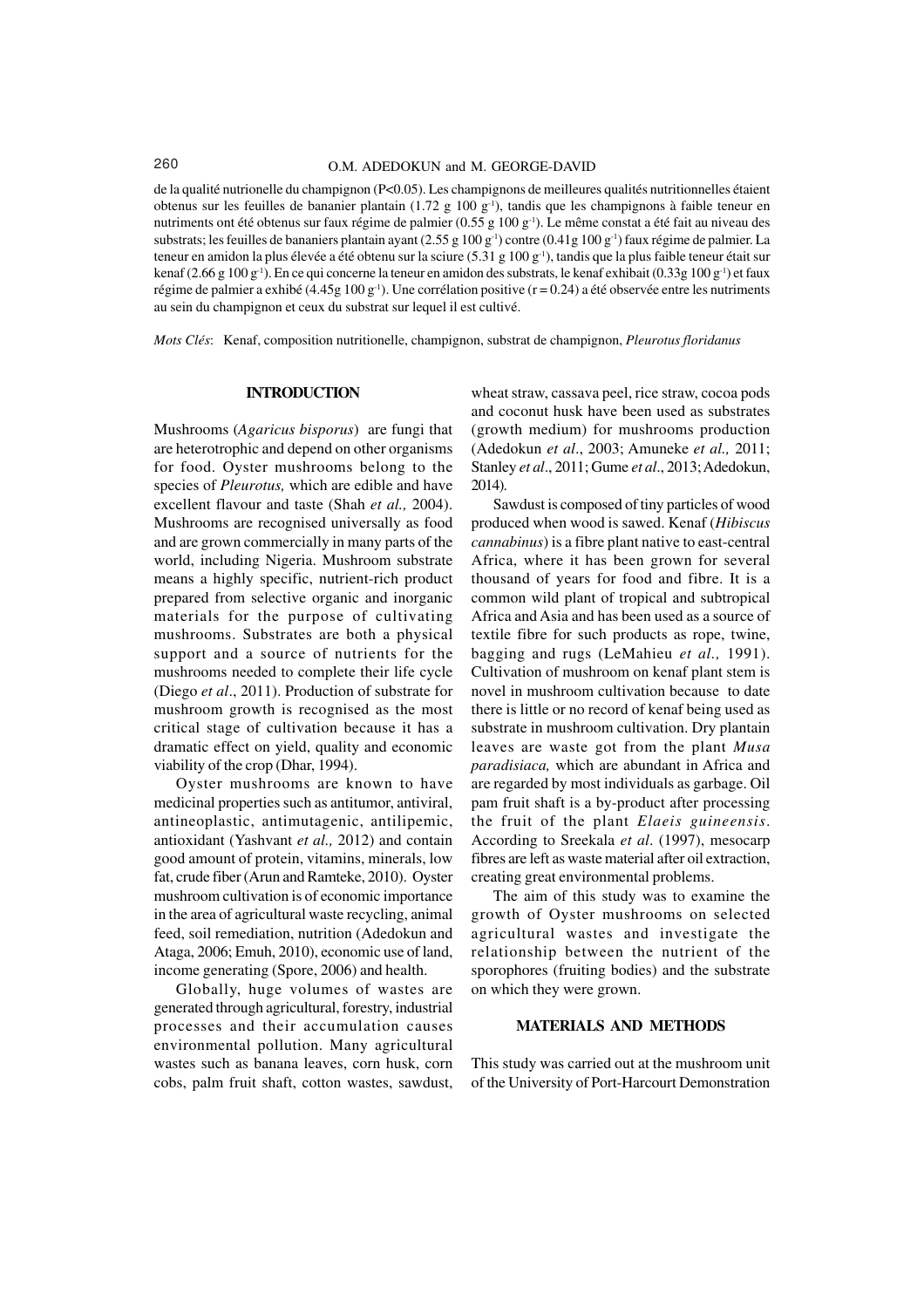Farm, Choba Port-Harcourt in Rivers State, Nigeria. It lies at latitude 4 °53N and longitude 6° 57E.

**Substrate source.** Dry plantain banana leaves, kenaf stem, sawdust and palm fruit shaft were the materials used as substrates. Dry plantain leaves and kenaf stem were collected from the University of Port-Harcourt Demonstration Farm. Sawdust was collected from a mill at Rumuosi, nearby the University and palm fruit shaft was from oil mill at Aluu, nearby the University. These materials were selected because they are readily available as agricultural waste. The pure culture of the mushroom used for this study was that of PF001UPHNIG from the mushroom Bank of University of Port-Harcourt Mushroom Farm.

**Substrate preparation.** Substrate samples were sun-dried and analysed to determine nutrient status prior to mushroom cultivation. Four agricultural wastes: palm fruit shaft, dry plantain leaves, kenaf and sawdust were used as test substrates. Each substrate was mixed in a ratio of 80% dry substrate, 15% wheat bran and 5% lime with 150-200 ml of water, depending on substrate, but ensuring no water logs. The method used for mushroom cultivation was that of modified Stamets (2000). Five hundred grammes of each material was packed and sealed in polyethylene bags, and sterilised and inoculated with 10% (w/ w) of spawn in a sterile environment and later transferred to an incubation room for ramification. Each substrate was replicated five times.

**Data collection.** Mycelia run were assessed by recording the number of days mushroom mycelia fully colonised a substrate bag.

**Fruiting and harvesting.** Substrate bags, when fully colonised with mycelia, were transferred to the fruiting room and opened to initiate fruiting, through sprinkling of water on the bags. Sporophores (fruiting bodies) were harvested by hand-twisting, weighed with electronic digital balance and dried in a fabricated solar dryer of temperature 48±2°C for 4 days. When constant weight was observed, the dried samples were kept in air-tight envelops and taken to the laboratory for analysis.

After harvesting, the test substrates as well as fruiting bodies, were analysed for total starch and total fat content, determined by the amyloglucosidase/α-amylase method, with UV-Visible spectrophotometry (McCleary *et al.*, 1997). Total fat was analysed using the chloroform/methanol gravimetric method according to AOAC Official Method 983.23. (1990).

Data obtained were analysed using analysis of variance (ANOVA) procedure of SAS statistical software package (2001).

### **RESULTS**

**Mycelia run on various substrates.** *Pleurotus floridanus* cultivated on test substrates colonised all the substrates used (Plate 1). However, the rate of colonisation was different among substrates. Substrate colonisation by mycelia was significantly superior in palm fruit shaft and least in Kenaf. When compared with palm fruit shaft, the percentage change for days to myceliarun of other substrates are: 115, 127 and 128% for sawdust, plantain leaves and kenaf, respectively. Palm fruit shaft substrate differed significantly (P<0.05) from kenaf and plantain leaves, but not sawdust.

**Mushroom yield.** Table 2 displays yield of Oyster mushroom. Overall, the highest total yield was obtained from palm fruit shaft. There was significant (P<0.05) difference between the yield of palm fruit shaft and other substrates .However, there was no significance different (P>0.05) between the yield of kenaf and sawdust. Furthermore the yield of Oyster mushroom between flushes was significantly different (P<0.05), the first yield being greater than the subsequent flush.

TABLE 1. Mycelia run on substrates

| <b>Substrates</b> | Mycelia run (days) |  |
|-------------------|--------------------|--|
| Palm fruit shaft  | 25.20              |  |
| Kenaf             | 32.40              |  |
| Sawdust           | 29.00              |  |
| Plantain leaves   | 32.20              |  |
| LSD (0.05)        | 4.63               |  |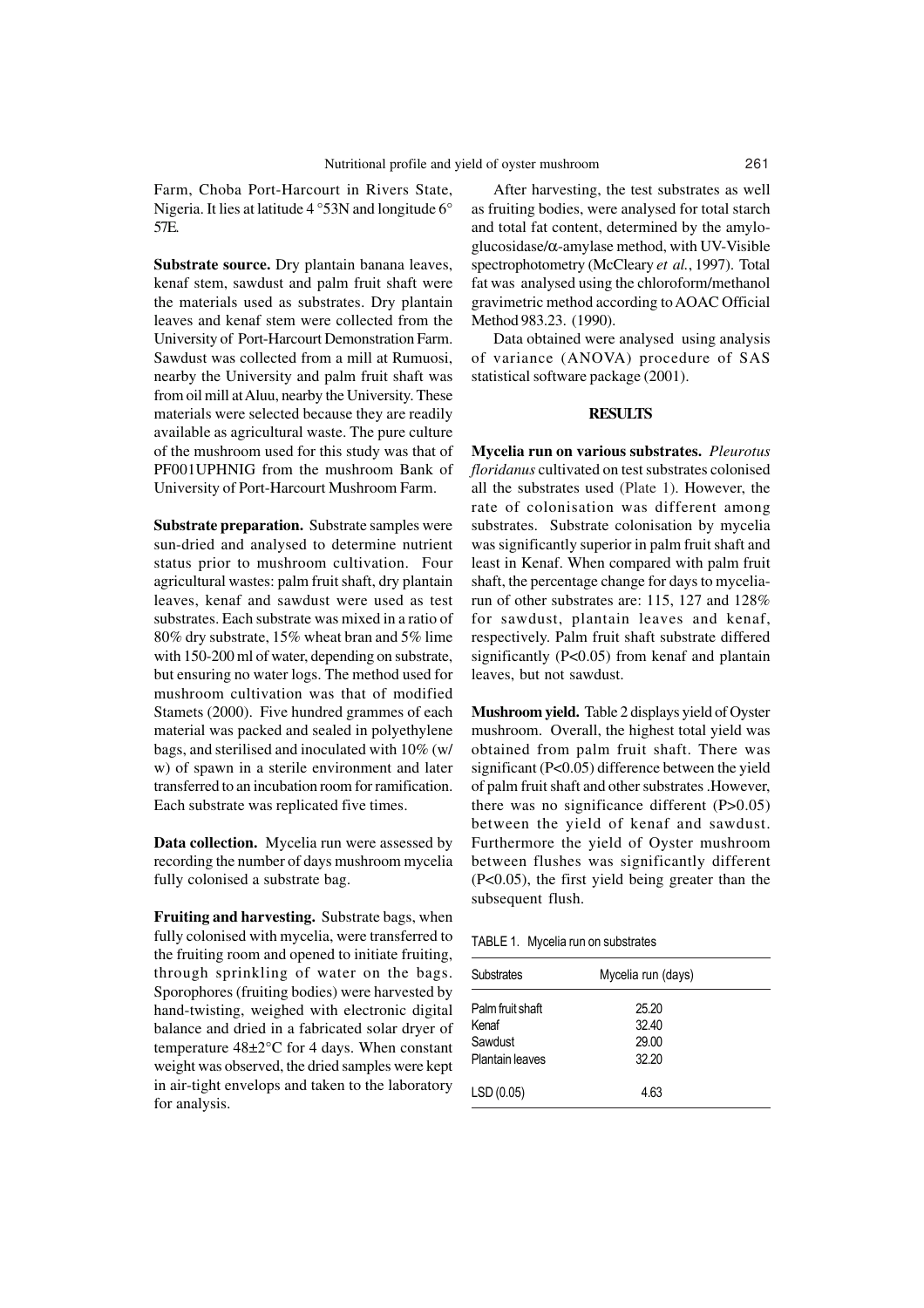

Plate 1. Fruiting bodies of *Pleurotus floridanus* cultivated on different substrates. A= kenaf, B= palm fruit shaft, C= plantain leaves, D=sawdust.

| Substrate        | Flushes (100 g <sup>-1</sup> ) |                 | Total $(100 g^{-1})$ |  |
|------------------|--------------------------------|-----------------|----------------------|--|
|                  | 1 <sup>st</sup>                | 2 <sub>nd</sub> |                      |  |
| Palm fruit shaft | 37.2                           | 14.2            | 51.4                 |  |
| Kenaf            | 22.6                           | 10.1            | 32.7                 |  |
| Sawdust          | 22.9                           | 11.3            | 34.2                 |  |
| Plantain leaves  | 4.8                            | 1.2             | 6.0                  |  |
| LSD (0.05)       | 8.92                           | 4.23            |                      |  |

TABLE 2. Total yield of mushroom on different substrates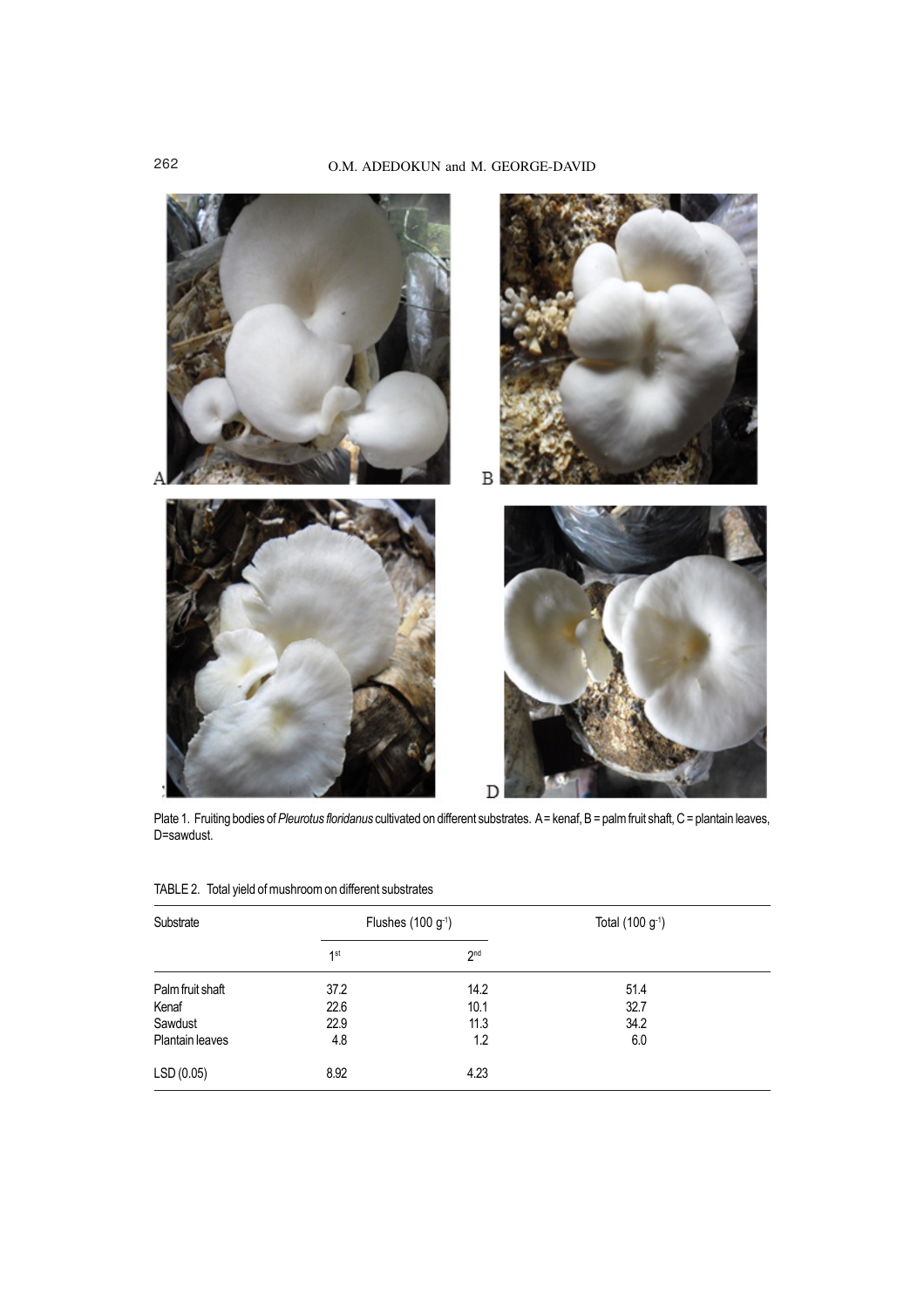| Substrate        | Starch content (100 g <sup>-1</sup> ) |          | Fat content $(100 g-1)$ |          |
|------------------|---------------------------------------|----------|-------------------------|----------|
|                  | Substrate before study                | Mushroom | Substrate before study  | Mushroom |
| Palm fruit shaft | 4.45                                  | 4.56     | 0.41                    | 0.55     |
| Kenaf            | 0.33                                  | 2.66     | 1.18                    | 1.01     |
| Sawdust          | 2.81                                  | 5.31     | 1.09                    | 1.01     |
| Plantain leaves  | 2.15                                  | 4.49     | 2.55                    | 1.72     |
| LSD (0.05)       | 0.28                                  | 1.01     | 0.74                    | 0.87     |

**Nutritional contents.** The nutritional contents of mushroom and substrate samples are as presented in Table 3. The fat and starch content varied from one substrate to another, the fat content was lower than the starch content for both mushroom and substrate. The fat content of the mushroom was proportional to that of the substrate; the lowest being in palm fruit shaft and the highest in plantain leaves. There was significant difference (P<0.05) among substrates as well as the mushrooms harvested from them. Starch content of the mushroom compared well with substrates, except for sawdust. Kenaf had the lowest starch content both for substrate and mushroom. The highest substrate starch content was recorded in palm fruit shaft whereas starch content for mushroom was highest on sawdust substrate. There was significant difference (P<0.05) for starch content among the substrates; however, mushrooms harvested on kenaf were significantly different from those harvested on other substrates, which are not significantly different from one another.

## **DISCUSSION**

**Mycelia- run and mushroom yield on substrates.** Three substrates used in this study compared well with sawdust in mycelia run, yield and nutritional content (Tables 1, 2 and 3) which is widely used for mushroom production. Palm fruit shaft substrate scoring best. Cultivation of mushroom on kenaf plant stem is novel in mushroom cultivation because todate there is little or no record of kenaf being used as substrate in mushroom cultivation. This may be harnessed for cultivation in areas where it occurs in

abundance. The fact that all the agricultural substrates used supported growth of mushroom mycelia and fruiting bodies could be due to the ligno-cellulosic substances present in the test substrates. Various researchers have reported the bio-conversion of ligno-cellulosic residues through cultivation of mushrooms (Onyango *et al*., 2011; Adedokun, 2014). Utilisation of these ligno-cellulosic agricultural residues for mushroom production could obviate a number of environmental concerns resulting from disposal of the materials as wastes.

The full mycelia colonisation, which was attained at different times (Table 1) by each substrate suggests that complete ramification of any substrate by mycelia of mushrooms is substrate dependent. Since the quantity of the substrates was similar, the variations observed in the colonisation of mushroom mycelia could be attributed to differences in bio-chemical composition, such as lignin, cellulose, starch, and other essential plant components. Findings in this research agree with the work of several researchers (Shah *et al.,* 2004; Adebayo *et al*., 2009; Kymberly, 2010); but not with Onuoha *et al.* (2009) who reported no colonisation of substrates from oil palm fibre.

Mushroom growth on palm fruit shaft, plantain leaves and kenaf is good news in Africa because it is an innovative value addition to byeproducts to which little or no value would ordinarily have been attached. The quantity of wheat bran supplement may be increased to boost yield (Adedokun *et al.*, 2003; Oei, 2003). The sporophores of oyster mushroom were harvested in two flushes and the maximum yield was obtained in first, which was greater than the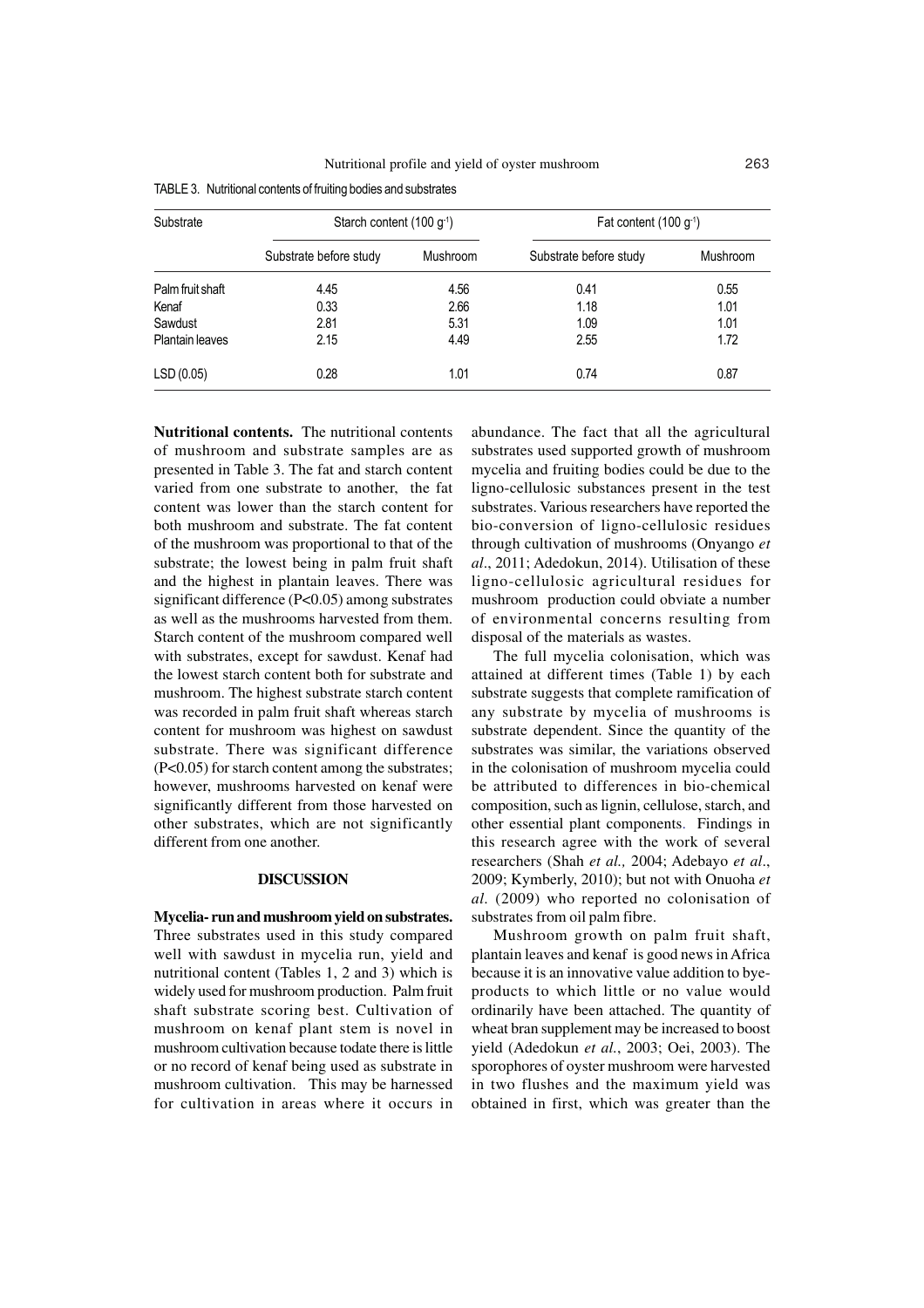second flush. The reduction in yield could have been caused by the depletion of nutrients from substrates (Amuneke *et al*., 2011).

**Nutritional composition of mushroom substrates and fruiting bodies.** The results on nutritional composition of substrates and fruiting bodies agree with those of Silva *et al.* (2002) who reported that although, there may be correlation in chemical composition of mushroom and substrate used for cultivation, chemical composition of mushroom does not correspond to the chemical composition of substrate. The findings of Khan *et al.* (2008) reported that the nutritional composition of oyster mushroom differs significantly when grown in different substrates. Other works have also reported varied amount of fat contents in oyster mushrooms grown on different substrates (Vimla*,* 2009). The relatively low content of starch and fat supports other research claims that mushroom are low carbohydrate, low in fat vegetables (Chang and Mshigeni, 2001).

# **REFERENCES**

- Adebayo, J.G., Banjo, N.O. and Abikoye, E.T. 2009. Evaluation of yield of oyster mushroom (*Pleurotus pulmonarius*) grown on cotton waste and cassava peel. *African Journal of Biotechnology* 8(2):215-218.
- Adedokun, O.M. 2014. Oyster mushroom: Exploration of additional agro-waste Substrates in Nigeria*. International Journal of Agricultural Research* 9 (1):55-59.
- Adedokun, O.M., Ayodele, V.I. and Fasidi, I.O. 2003. Spawn production and growth of *Pleurotus tuber regium* (fries) singers on agricultural wastes. *Bioscience Research Communications* 15 (6): 437 - 444
- Adedokun, O.M. and Ataga, A.E. 2006. Effects of crude oil and oil products on growth of some edible mushrooms. *Journal of Applied Science and Environmental Management* 10 (2): 91 - 93.
- Amuneke, E.H., Dike, K.S. and Ogbulie, J.N. 2011. Cultivation of *Pleurotus ostreatus*: An edible mushroom from agrobase waste products. *Journal of Microbiology and Biotechnology Research* 1:1-14.
- Arun, I. and Ramteke, A. 2010. Studies on cultivation and biological efficiency of mushrooms grown on different agro-residues. *Dunãrea de Jos" University - Galaþi. Innovative Romanian Food Biotechnology* 6: 25-28.
- AOAC Official Methods of Analysis, Method 983.23. 1990. Association of Official Analytical Chemists: 15<sup>th</sup> Ed, Arlington, VA.
- Chang, S.T. and Mshigeni, K.E. 2001. Mushrooms and human health: Their growing significance as potent dietary supplements. The University of Namibia,Windhoek. pp.1-70.
- Dhar, B.L. 1994. Mushroom composting for *Agaricus bisporus/bitorquis*. In: Nair, M.C. (Ed.). Advances in Mushroom biotechnology, Jophpur: Scientific Publishers. pp. 84-90.
- Emuh, F.N. 2010. Mushroom as a purifier of crude oil polluted soil. *International Journal of Science and Nature* 1(2): 127-132.
- Gume, B., Muleta, D. and Abate, D. 2013. Evaluation of locally available substrates for cultivation of some edible mushrooms. *African Journal of Microbiology Research* 7: 2228-2237.
- Khan Asaduzzaman, Md., Tania Mousumi, S.M. Ruhul Amin, Nadia Alam and Nazim Uddin Md. 2008. An investigation on the nutritional composition of mushroom (*Pleurotusflorida*) cultivated on different substrates. *Bangladesh Journal on Mushroom* 2(2):17- 23.
- Kymberly, R.D. 2010. Vigor, sex and woody substrates: Lessons from the cultivation of *Pleurotus Ostreatus .*University of Wisconsin-Green Bay Solid Waste Research Program.
- LeMahieu,P.J.,Oplinger, E.S and Putnam D.H. 1991. Kenaf an alternative field crops manual. WisconsinAgriculturalextensionservice. http://bioweb.sungrant.org/Technical/ Biomass+Resources/Agricultural+ Resources/New+Crops/Non-Wood+Fiber+ Crops/Kenaf/ (Accessed April 29, 2014).
- McCleary, B.V., Gibson, T. S. and Mugford, D. C. 1997. Measurement of total starch in cereal products by amyloglucosidase -  $\alpha$  - amylase method: Collaborative study. *Journal of Association of Official Analytical Chemists International* 80: 571-579.